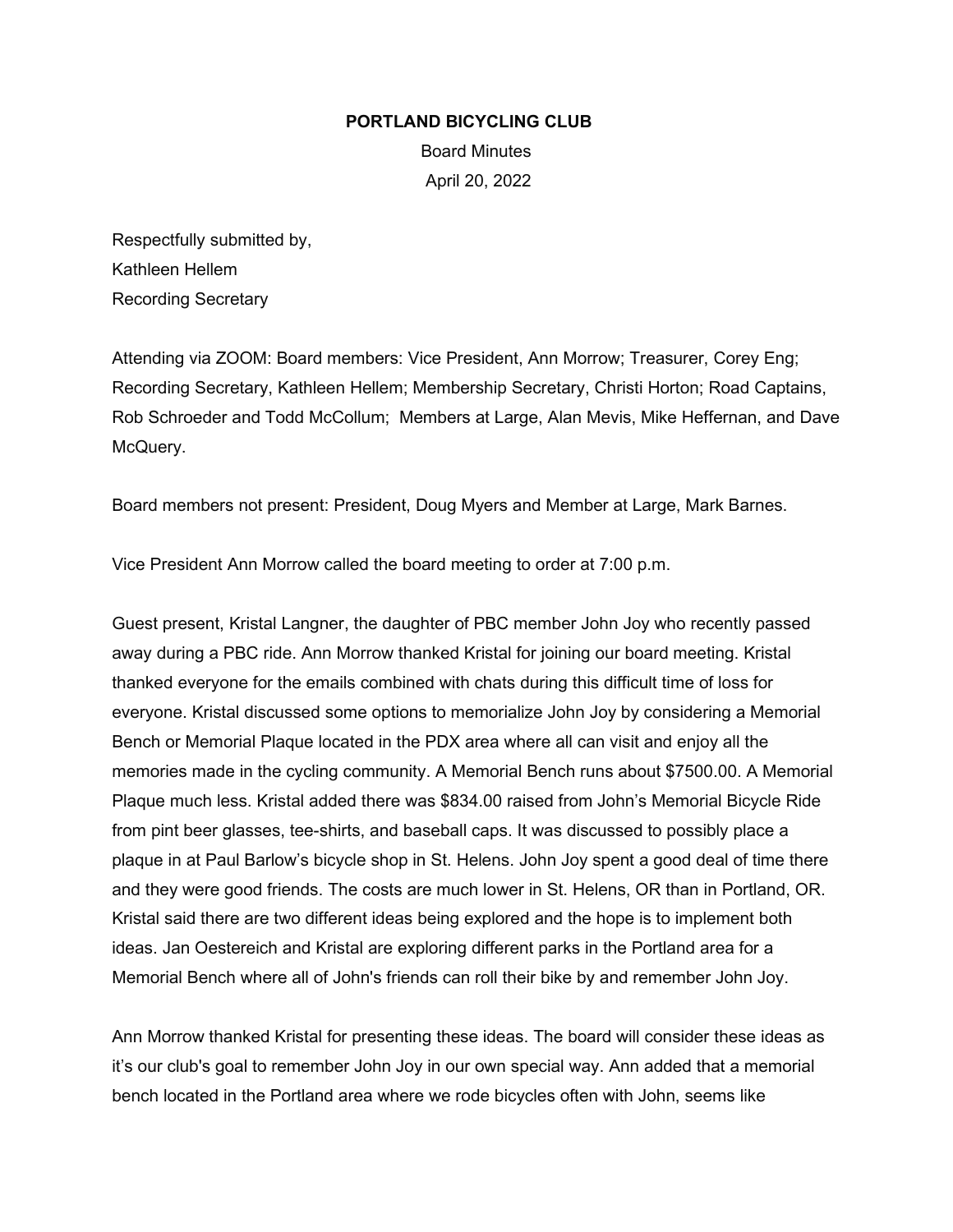something we'd explore with our members and fund-raise. We want to make sure that PBC members, possibly contributing money towards this memorial effort remembering our dear friend John, are in agreement with these ideas presented, said Ann. Ann then thanked Kristal for taking the time to be here tonight and present these great ideas. We will be in touch and follow up after relaying these ideas presented to our PBC members. Kristal departed the ZOOM meeting.

## **Board Meeting Minutes:**

There were no additions or corrections to the March 16, 2022 board-meeting-minutes. Dave McQuery moved to approve the March 16 board meeting minutes, Christi Horton seconded, hearing no objections, the minutes were unanimously approved.

## **Membership Report:**

Christi Horton said, as of the April 20 board meeting we had 477 active members (no change from the April 7 club meeting).

That included two new members that joined since the April 7 club meeting:

- Crystal Bensen (Apr 11)
- Harry Baggen (Apr 8)

# **Treasurer's Report:**

Corey Eng said in total registrations for Pioneer Metric, Pioneer Half-Metric, STP Friday Bus, Doubletree parking passes, Columbia Gorge Explorer. Total is \$9290 Registrations breakdown, see below:

Pioneer Metric

- Pioneer Century 44 Metric  $\omega$  \$50/ea =2200
- Pioneer Half Metric 13  $@$  \$40 / ea = 520
- Total PC \$2720

STP Friday Bus

- 70 Passengers  $@$  \$75 = 5250
- 15 Doubletree parking passes  $@$  \$40 = 600

Total STP FB \$5850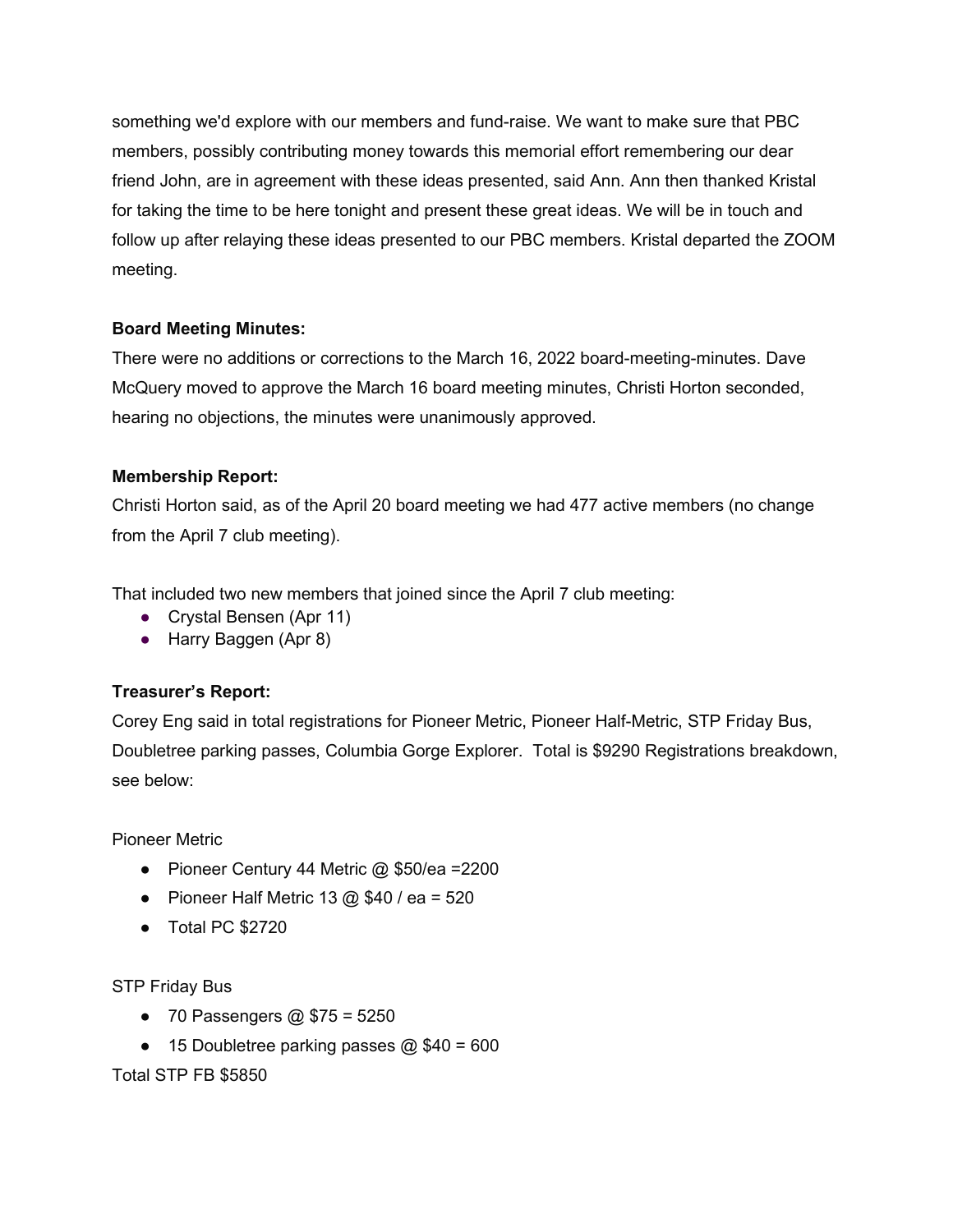#### Columbia Gorge Explorer

 $\bullet$  36 @ \$20 = \$720

## **Road Captains Report**

Rob Schroeder mentioned that Mark Hartel created a new PBC Ride-Leader Form. This electronic form will include all ride requirements. The idea is to cut down on all the back and forth emails. Mark has agreed to host a PBC Ride-Leader meeting to show ride-leaders how to submit/post rides.

*\*For those Ride-Leaders not utilizing electronic sign-up on the PBC Ride Calendar located at portlandbicyclingclub.com, nothing has changed. Please continue submitting your rides to Road Captains and member attendance/club miles to our PBC Statistician, Chip Kyle.* 

#### **Old Business:**

#### **Pioneer Metric Century**

Christi Horton mentioned that round-two of Pioneer Metric Century email blast was sent out to about 4,000 Pioneer Century plus to the existing email list that includes the Pioneer Century registrants from 2008-2018. Christi stated that another email blast will be sent to the existing email list. It was brought up that we'd consider using a poster about our event in local bicycle shops. Ann Morrow mentioned that the poster is not yet completed and currently *not* Pioneer Metric-Century specific. Corey Eng said that utilizing direct mailings with our current list should be sufficient. Paying a fee to Jonathan Maus of bikeportland.org to publish our event was mentioned as an option. Ann said it's worth a shot to reach out to Jonathon Maus and see if there is an opportunity to publish our Pioneer Metric Century there. Ann reminded the board that there is likely a fee to publish our event on bikeportland.org.

Corey inquired about the SQUARE. The phone/ipad app-tool used previously to accept payments for same-day registrations and PBC stores (tee-shirts & jerseys). Ann asked PBC member in attendance, Joan Cullen, if she has any idea if we still even possess the SQUARE'S used in 2017-2018? Joan replied, no idea where those may be. Ann replied that she will reach out to Doug Myers and determine what our next step will be. It was mentioned that any cell phone will work and the adapters are free of cost.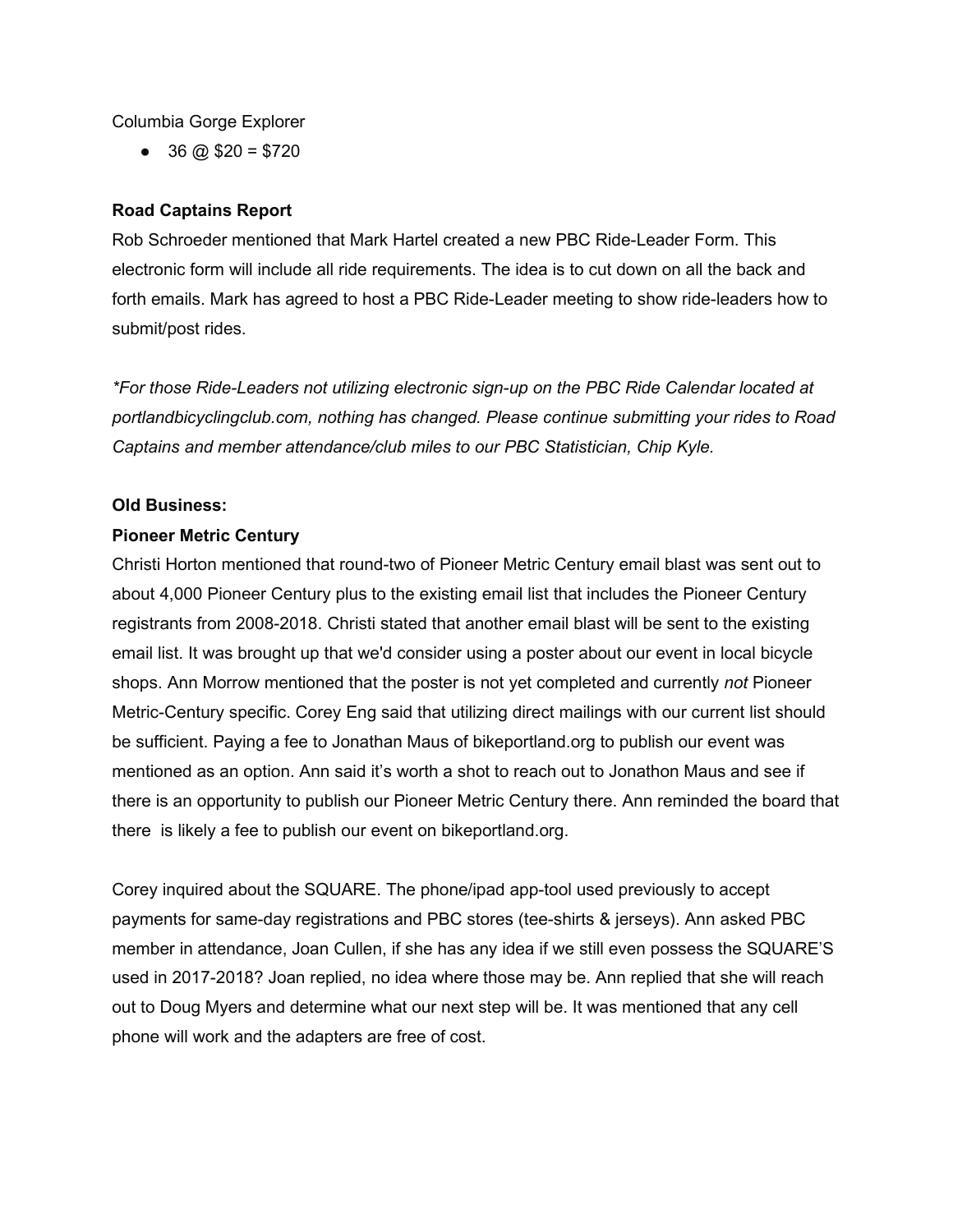#### **PBC Brochure**

Member Cindy Bernart-Coppola present stated that the PBC Brochure is printed and ready for pick-up to be distributed to the local bicycle shops.

## **Stoke Across America**

PBC Road Captain, Todd McCollum thanked PBC that we'd agreed to be allies with "Stoke Onward" - Stroke Across America. They are placing our PBC logo on their website. Stroke Across America, is holding a kick-off event on May 18th from 5:00 p.m. - 7:00 p.mTodd said we are welcome to place our new PBC Brochures on their information table and Todd asked that we'd consider posting this event on our PBC Ride Calendar. It was agreed to place this event on the PBC Ride calendar. The event will be held at the Revolution Hall at 13th & Stark Street. Todd will be attending and encouraging anyone interested in attending, to please be there.

*\*Todd will be the PBC Ride-Leader re: PBC Club Ride, including our new allies ' ``Stroke Across America" will start their journey from Astoria, OR. to Boston, MA. As they make their way through PDX. PBC will have a club-ride published on the PBC Ride-Calendar that departs the OXFORD SUITES on Hayden Island, May 21, at 9:30 a.m., we will roll with "Stroke Across*  America" to Troutdale General Store and return back to Hayden Island. Lastly, Todd McCollum said that Ray Zuckerman of "Stoke Onward" will be our May 5 PBC Club-Meeting presenter.

## **2022 PBC Annual Picnic**

Ann Morrow reminded board members that our PBC Annual Picnic is traditionally held the first Sunday every August which falls on August 7. Currently, we have no park reserved. Marine Park in Vancouver, WA is an open option still and worked well for the club last year 2021. Ann mentioned that there is interest in holding the event at Columbia Park in Portland, OR. It was determined that at this point we'd agree on the 'save the date' August 7. In the meantime, exploring options in Portland, OR., said Ann. Various parks in Portland were mentioned, Wilshire Park, Columbia Park, and if nothing is available in PDX, we can fall back on Marine Park located in Vancouver, WA.

# **Sunday Parkways**

Kathleen Hellem said there are only two dates for Sunday Parkways 2022. They are Sunday, June 26 at NE Cully St, and Sunday, August 27. Both held in east Portland. A vendor interest